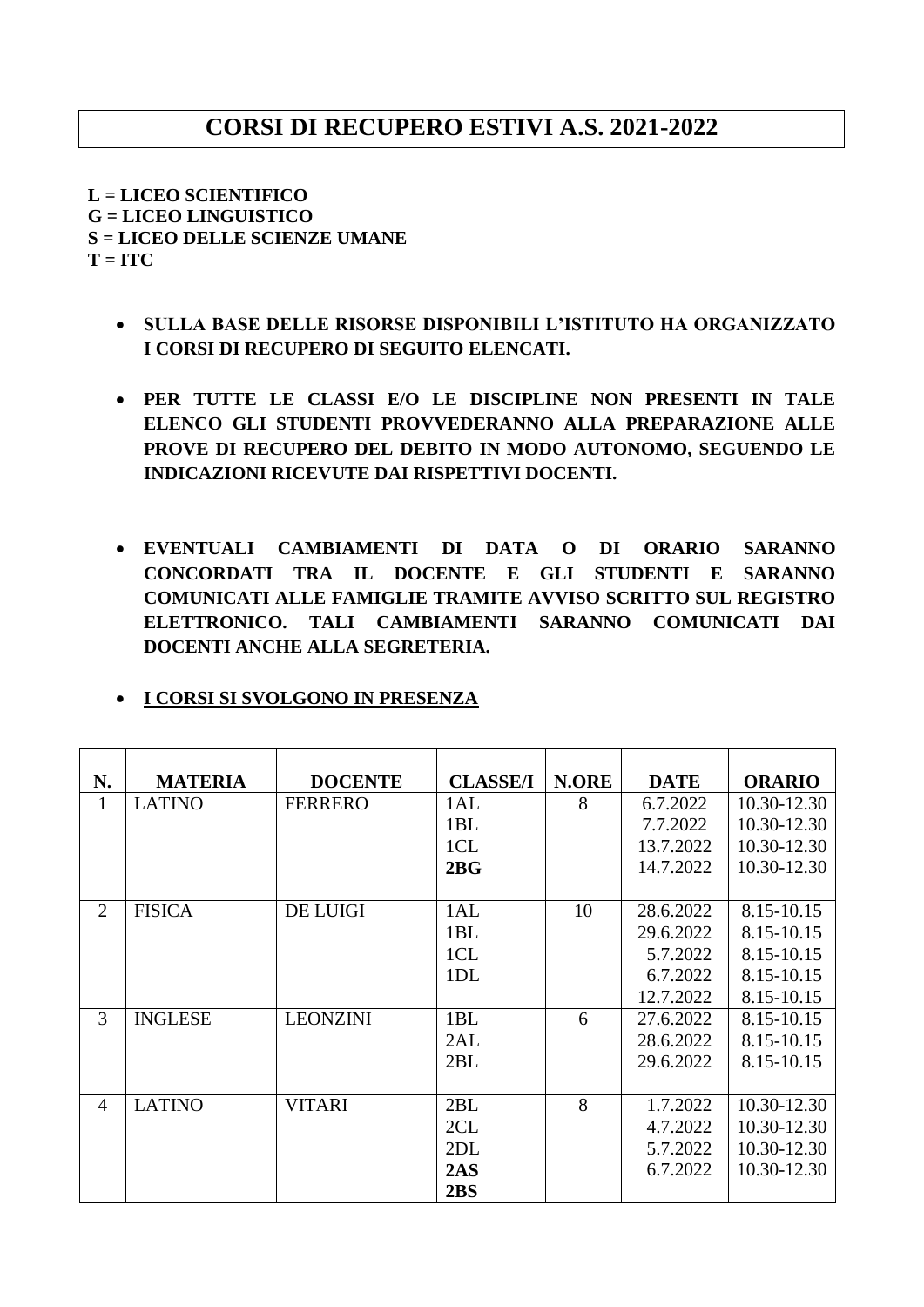| 5              | <b>MATEMATICA</b> | <b>FERRETTI</b>      | 2AL | 8  | 27.6.2022 | 10.30-12.30 |
|----------------|-------------------|----------------------|-----|----|-----------|-------------|
|                |                   |                      | 2BL |    | 28.6.2022 | 10.30-12.30 |
|                |                   |                      | 2CL |    | 29.6.2022 | 10.30-12.30 |
|                |                   |                      | 2DL |    | 30.6.2022 | 10.30-12.30 |
| 6              | <b>FISICA</b>     | <b>FERRETTI</b>      | 2AL | 8  | 11.7.2022 | 8.15-10.15  |
|                |                   |                      | 2BL |    | 12.7.2022 | 8.15-10.15  |
|                |                   |                      | 2DL |    | 13.7.2022 | 8.15-10.15  |
|                |                   |                      |     |    | 14.7.2022 | 8.15-10.15  |
|                | <b>INGLESE</b>    | <b>PAPETTI</b>       | 2DL |    |           |             |
|                |                   | Vedi corso nº 12     | 3DL |    |           |             |
| $\overline{7}$ | <b>MATEMATICA</b> | <b>FERRETTI</b>      | 3AL | 8  | 27.6.2022 | 8.15-10.15  |
|                |                   |                      | 3BL |    | 28.6.2022 | 8.15-10.15  |
|                |                   |                      | 3CL |    | 29.6.2022 | 8.15-10.15  |
|                |                   |                      | 3DL |    | 30.6.2022 | 8.15-10.15  |
|                |                   |                      |     |    |           |             |
| 8              | <b>FISICA</b>     | <b>DE LUIGI</b>      | 3CL | 10 | 28.6.2022 | 10.30-12.30 |
|                |                   |                      | 3DL |    | 29.6.2022 | 10.30-12.30 |
|                |                   |                      |     |    | 5.7.2022  | 10.30-12.30 |
|                |                   |                      |     |    | 6.7.2022  | 10.30-12.30 |
|                |                   |                      |     |    | 12.7.2022 | 10.30-12.30 |
| 9              | <b>INGLESE</b>    | <b>LEONZINI</b>      | 3BL | 6  | 27.6.2022 | 10.30-12.30 |
|                |                   |                      | 4BL |    | 28.6.2022 | 10.30-12.30 |
|                |                   |                      |     |    | 29.6.2022 | 10.30-12.30 |
| 10             | MATEMATICA/       | <b>FERRETTI</b>      | 4AL | 8  | 11.7.2022 | 10.30-12.30 |
|                | <b>FISICA</b>     |                      | 4DL |    | 12.7.2022 | 10.30-12.30 |
|                |                   |                      |     |    | 13.7.2022 | 10.30-12.30 |
|                |                   |                      |     |    | 14.7.2022 | 10.30-12.30 |
| 11             | <b>MATEMATICA</b> | <b>MARINO</b>        | 1BG | 10 | 29.6.2022 | 10.30-12.30 |
|                |                   |                      | 1CG |    | 30.6.2022 | 10.30-12.30 |
|                |                   |                      | 1BS |    | 6.7.2022  | 8.15-10.15  |
|                |                   |                      |     |    | 7.7.2022  | 8.15-10.15  |
|                |                   |                      |     |    | 13.7.2022 | 10.30-12.30 |
|                | <b>INGLESE</b>    | <b>MARCHESOTTI</b>   | 1CG |    |           |             |
|                |                   | Vedi corso nº 18     |     |    |           |             |
| 12             | <b>INGLESE</b>    | <b>PAPETTI</b>       | 2CG | 8  | 1.7.2022  | 8.15-10.15  |
|                |                   |                      | 3AG |    | 4.7.2022  | 8.15-10.15  |
|                |                   |                      | 2DL |    | 5.7.2022  | 8.15-10.15  |
|                |                   |                      | 3DL |    | 6.7.2022  | 8.15-10.15  |
|                |                   |                      | 2AS |    |           |             |
| 13             | <b>ITALIANO</b>   | <b>INVERNIZZI V.</b> | 2BG | 10 | 28.6.2022 | 10.30-12.30 |
|                |                   |                      | 3AS |    | 29.6.2022 | 10.30-12.30 |
|                |                   |                      | 1BT |    | 30.6.2022 | 10.30-12.30 |
|                |                   |                      | 2BT |    | 1.7.2022  | 10.30-12.30 |
|                |                   |                      | 3BT |    | 2.7.2022  | 10.30-12.30 |
|                | <b>LATINO</b>     | <b>FERRERO</b>       | 2BG |    |           |             |
|                |                   | Vedi corso nº 1      |     |    |           |             |
| 14             | <b>MATEMATICA</b> | <b>MARINO</b>        | 2BG | 10 | 29.6.2022 | 8.15-10.15  |
|                |                   |                      | 2CG |    | 30.6.2022 | 8.15-10.15  |
|                |                   |                      | 2BS |    | 7.7.2022  | 10.30-12.30 |
|                |                   |                      | 2CS |    | 8.7.2022  | 10.30-12.30 |
|                |                   |                      |     |    | 13.7.2022 | 8.15-10.15  |